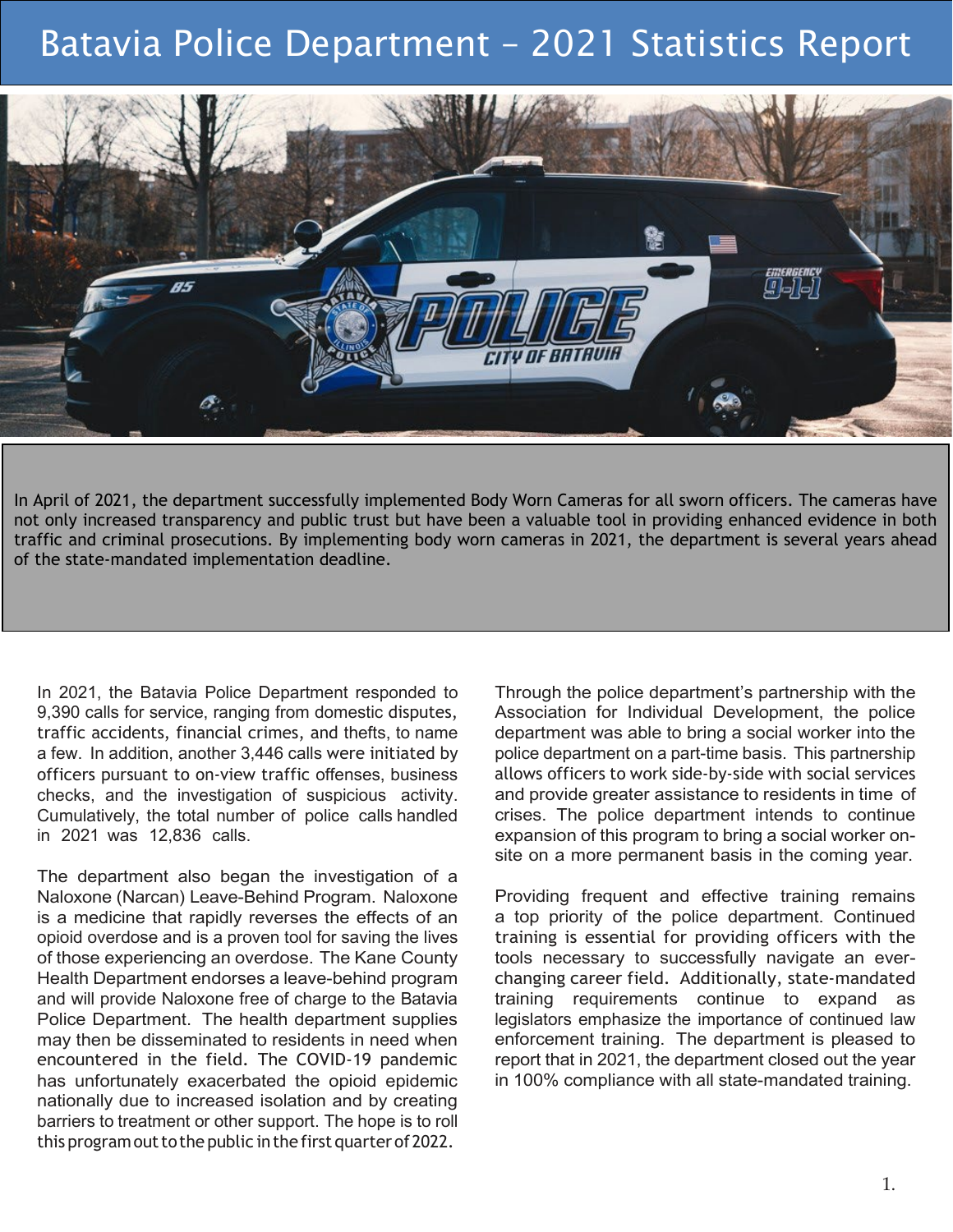# **2021 Organizational Chart**

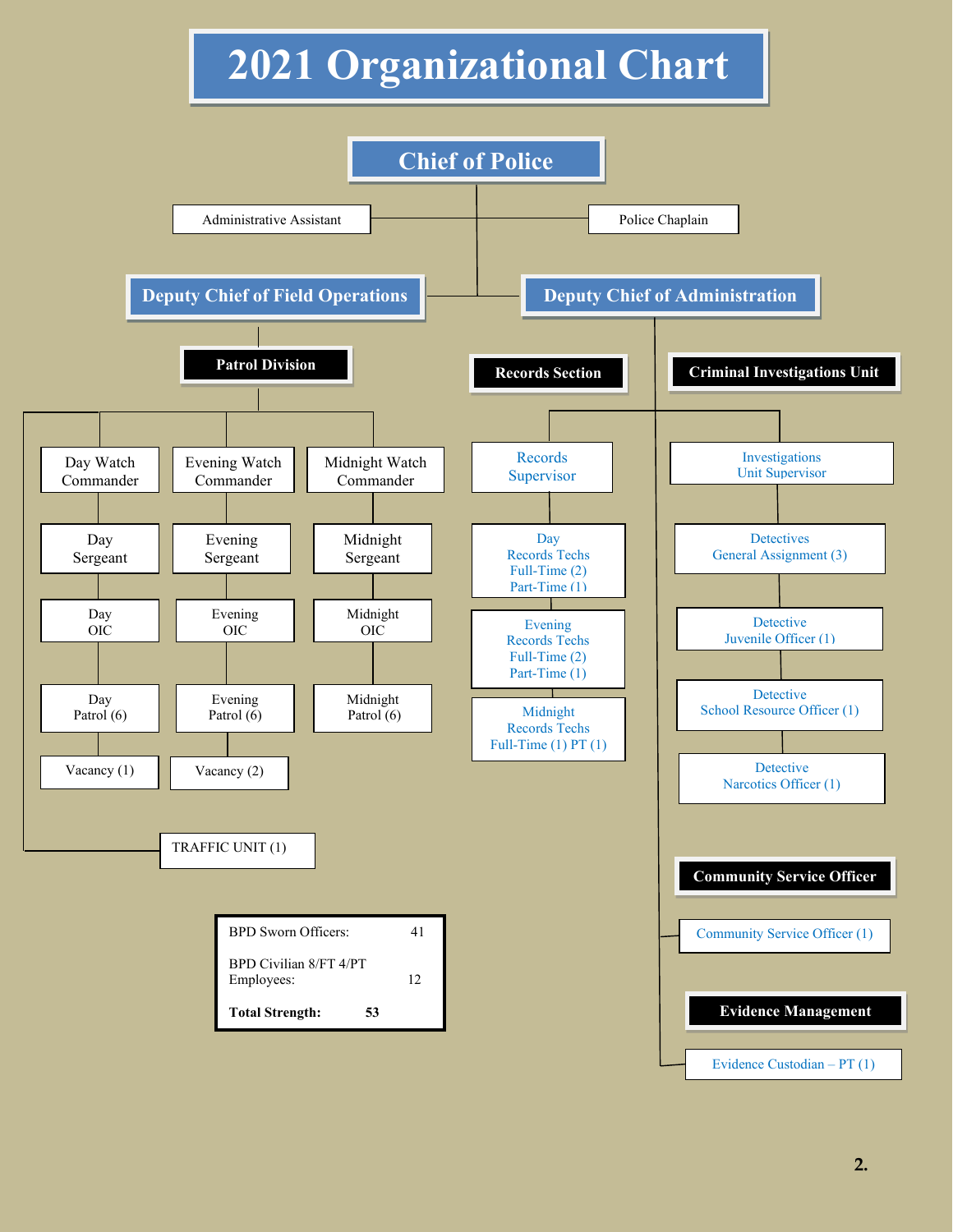# **OPERATIONS**

#### **Reports and Crimes**

|                                        | 2020 | 2021 |
|----------------------------------------|------|------|
| Case Reports                           | 3147 | 2731 |
| <b>Sex Offender Registrations</b>      | 67   | 42   |
| Illinois Traffic Crash Reports         | 622  |      |
| $\mathbb{D}$ .U.I. Reports             | 32   | 45   |
| <b>Freedom of Information Requests</b> | 582  | 598  |

| <b>Crimes Against Persons</b>            | $\overline{2021}$ |
|------------------------------------------|-------------------|
| <b>Assault Offenses</b>                  | 222               |
| Homicide Offenses                        | O                 |
| Human Trafficking Offenses               | 0                 |
| Kidnapping/Abduction                     | 1                 |
| <b>Sex Offenses</b>                      | 14                |
| <b>Total Crimes Against Persons</b>      | 237               |
| <b>Crimes Against Property</b>           | 2021              |
| Arson                                    | 0                 |
| <b>Bribery</b>                           | $\overline{0}$    |
| Burglary/Breaking and Entering           | 25                |
| Counterfeiting/Forgery                   | 20                |
| Destruction/Damage/Vandalism of Property | 144               |
| Embezzlement                             | 0                 |
| Extortion/Blackmail                      | 0                 |
| <b>Fraud Offenses</b>                    | 194               |
| Larceny/Theft Offenses                   | 193               |
| Motor Vehicle Theft                      | 14                |
| Robbery                                  | 3                 |
| <b>Stolen Property Offenses</b>          | $\Omega$          |
| <b>Total Crimes Against Property</b>     | 593               |
| <b>Crimes Against Society</b>            | 2021              |
| Animal Cruelty                           | O                 |
| Drug/Narcotic Offenses                   | 19                |
| <b>Gamblin Offenses</b>                  | 0                 |
| Pornography/Obscene Material             | 5                 |
| <b>Prostitution Offenses</b>             | $\overline{2}$    |
| Weapons Law Violations                   | $\mathbf{1}$      |
| <b>Total Crimes Against Society</b>      | 27                |
| <b>Total Crimes</b>                      | 857               |

*\*\*\*In 2021, the Federal standard for reporting crime data of Part 1 and II Crimes changed from the traditional Summary Reporting System (SRS) to the National Incident Based Reporting System (NIBRS). The reporting systems utilize different metrics to determine what incidents qualify as a reportable offense. As a result, a comparison of crime statistics between 2020 and 2021 would be inapplicable and a comparison is therefore not provided.*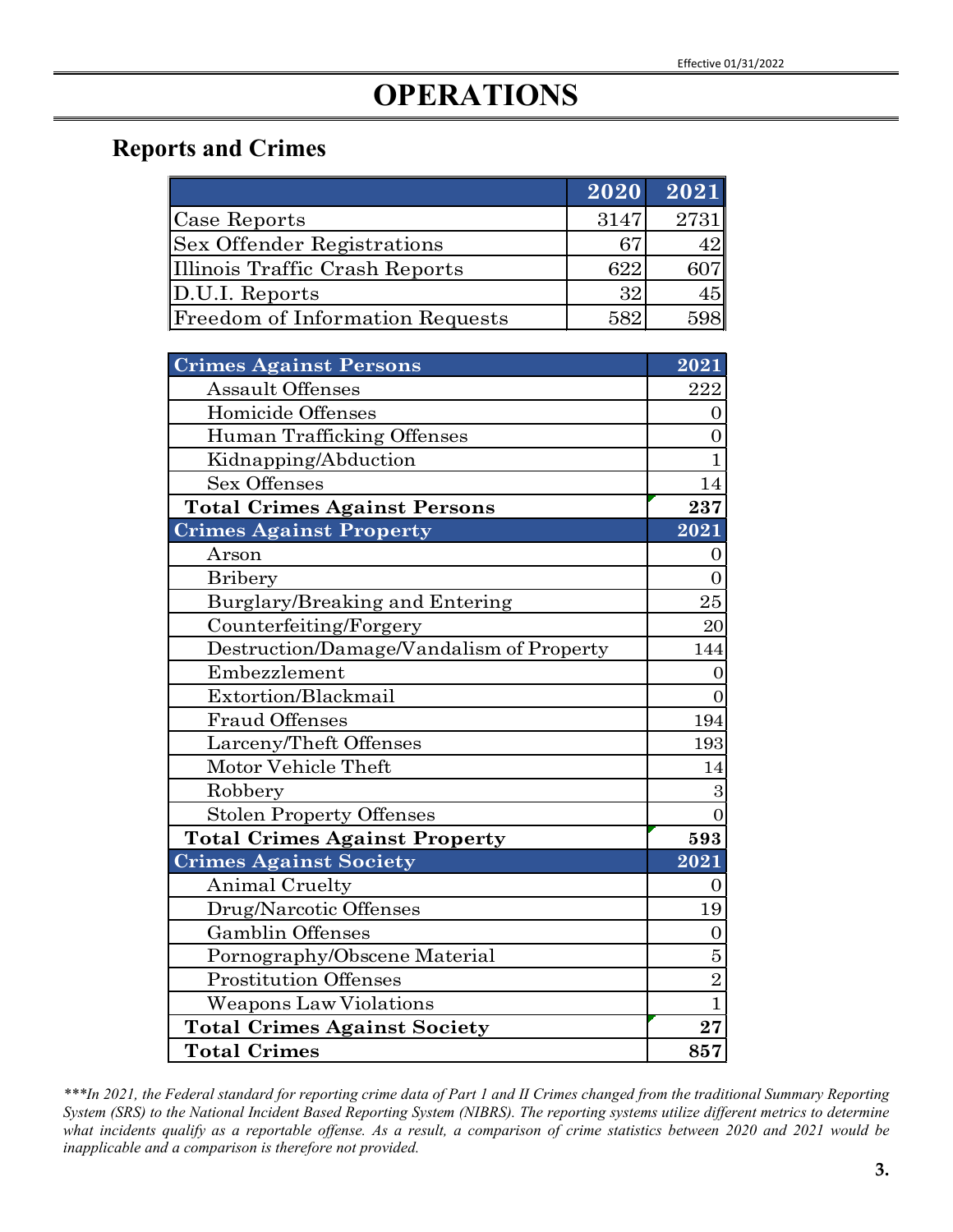### ACCIDENTS



### **PRIVATE PROPERTY / ROADWAY ACCIDENTS**

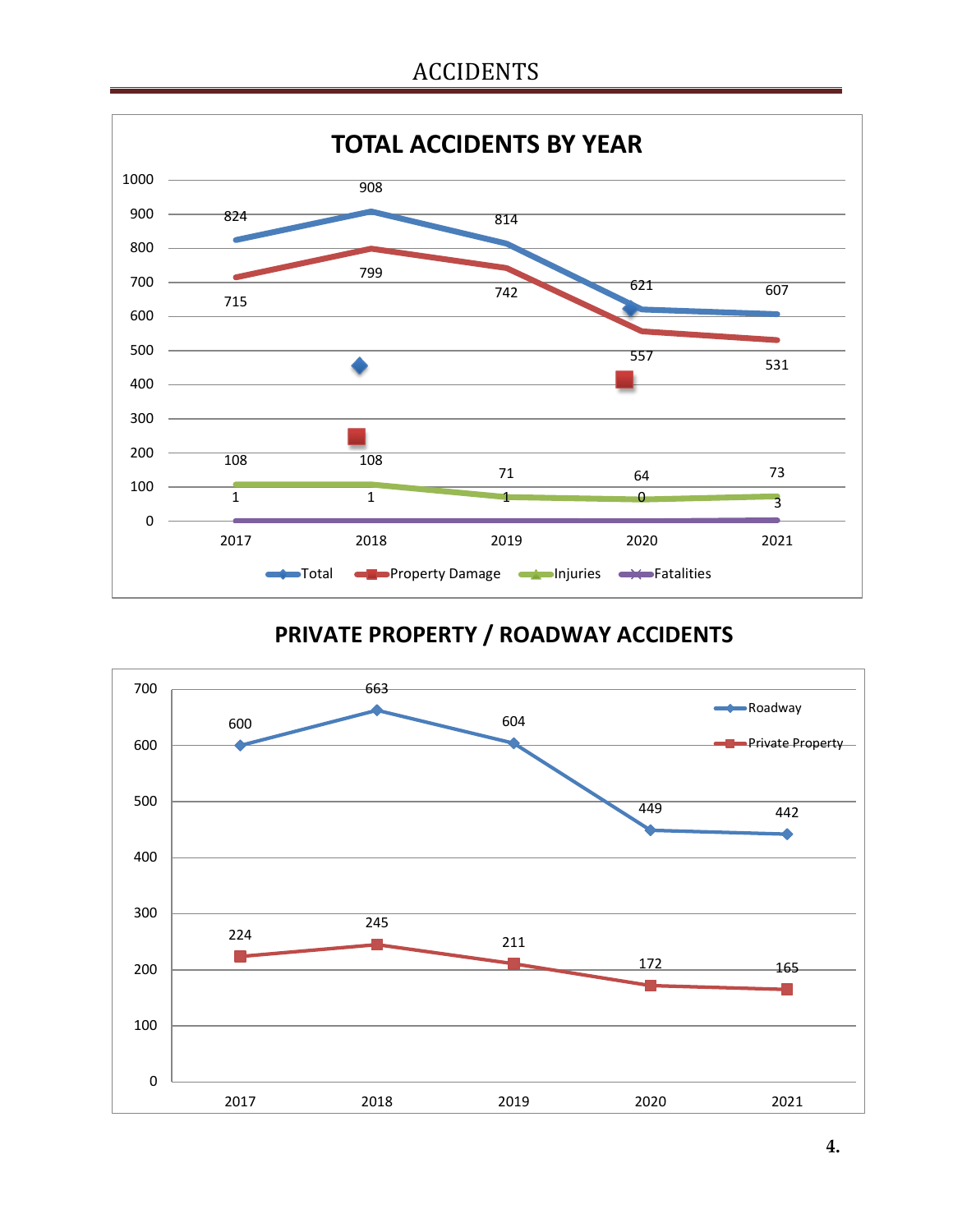| <b>2021 TOP CRASH LOCATIONS</b> |                |  |
|---------------------------------|----------------|--|
| N BATAVIA AVE / W FABYAN PKWY   | 20             |  |
| N RANDALL RD / W FABYAN PKWY    | 17             |  |
| <b>S RANDALL RD / WILSON ST</b> | 13             |  |
| N RANDALL RD / MILL ST          | 12             |  |
| <b>S RANDALL RD / MAIN ST</b>   | 10             |  |
| N RANDALL RD / MCKEE ST         | $\overline{7}$ |  |
| W FABYAN PKWY / WESTERN         | 6              |  |
| <b>1300 BLK S KIRK RD</b>       | 5              |  |
| <b>2000 BLK W FABYAN PKWY</b>   | 5              |  |
| <b>500 BLK N RANDALL RD</b>     | 5              |  |
| <b>800 BLK N RANDALL RD</b>     | 5              |  |

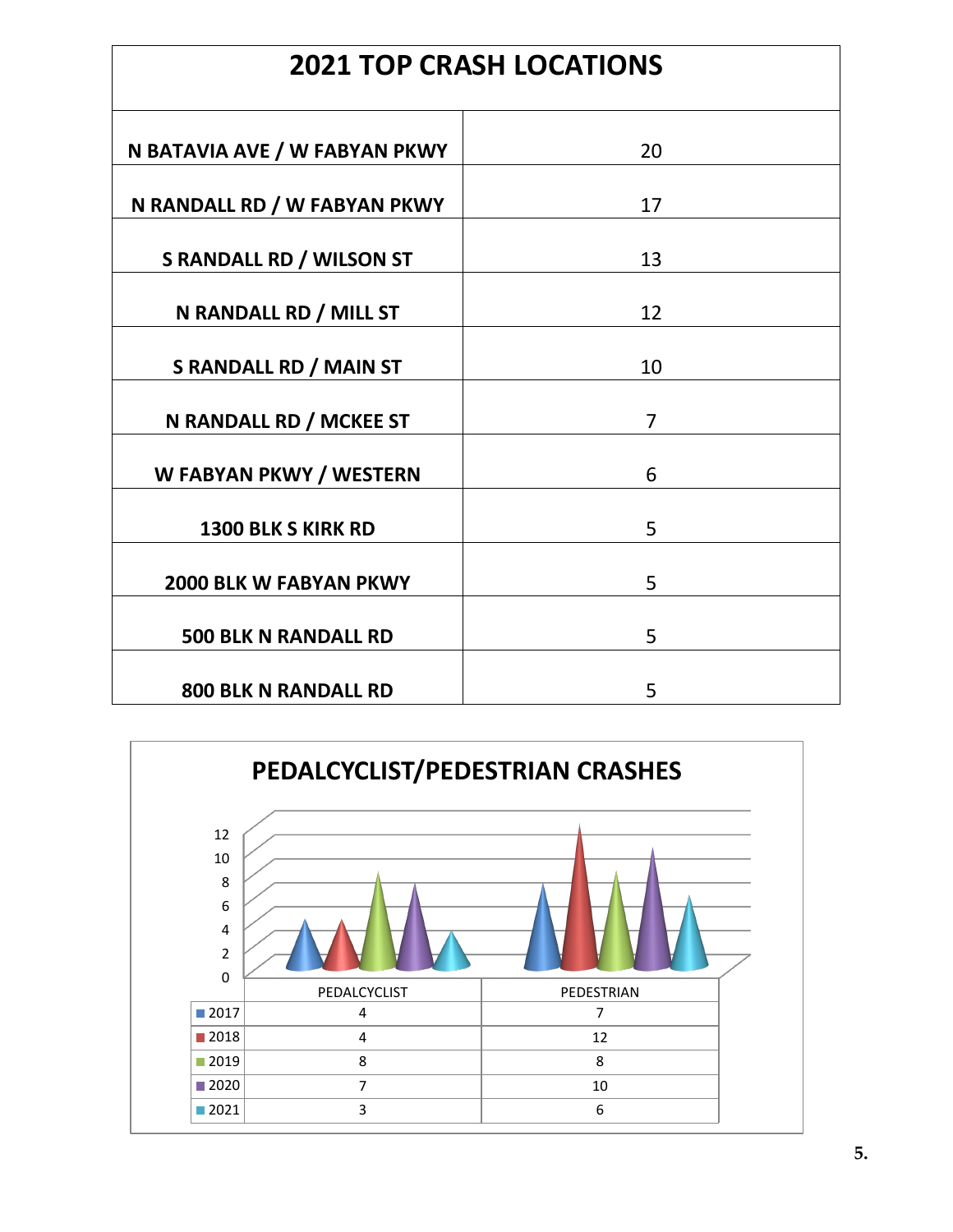



## OPIOID STATS

- **OPIOID RELATED CALLS FOR SERVICE: 10**
- CALLS FOR NARCAN DEPLOYMENT: 5
- NARCAN SAVES: 4
- OPIOID DEATHS: 2